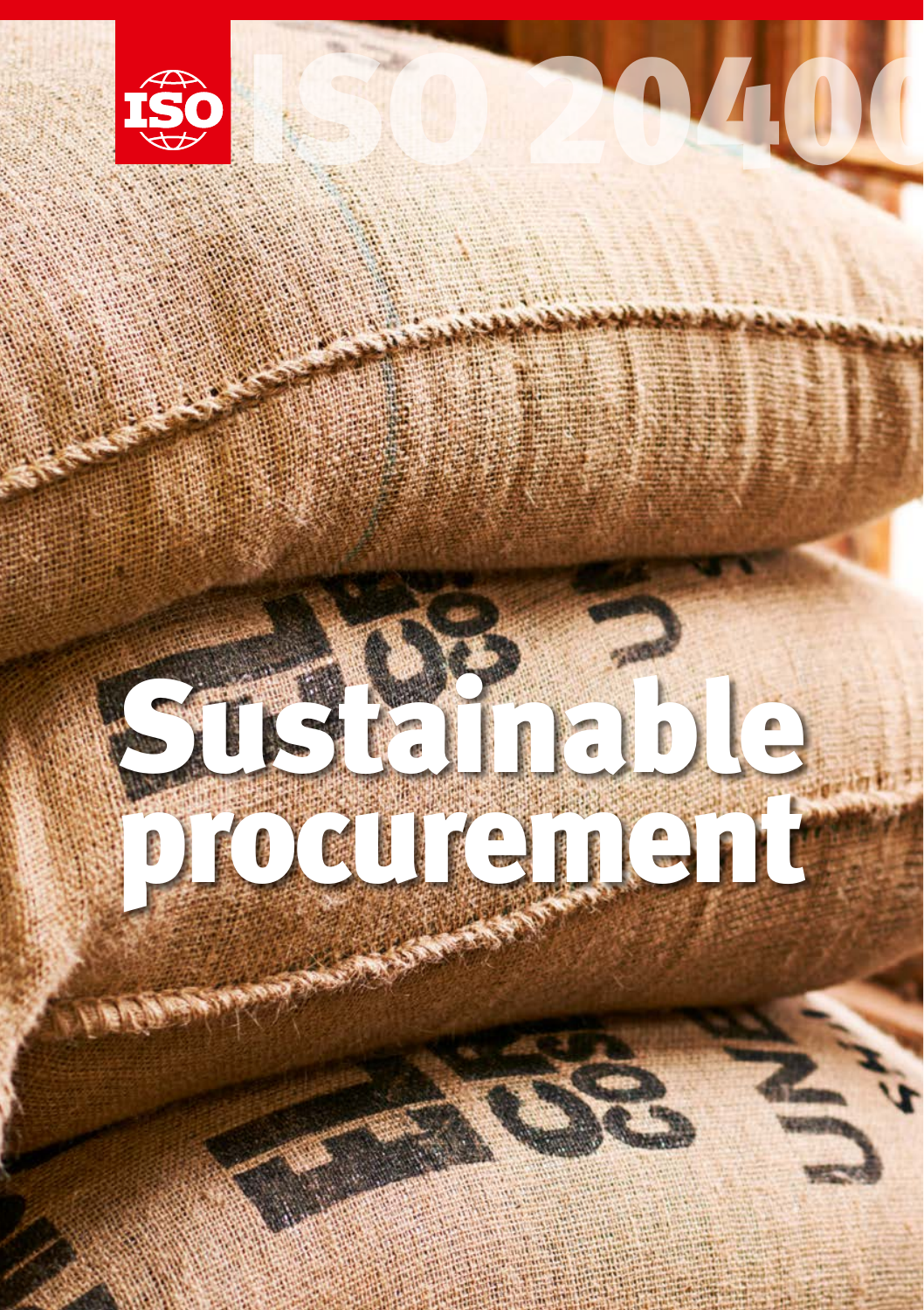# ISO 20400 sustainable procurement

An organization's purchasing decisions don't only affect the organization itself, they affect the economy, environment and society. So wouldn't the world be a better place if they were made in a sustainable way ?





What an organization buys, who it buys from, and how it uses the goods and services once bought, can have a huge influence on everything from performance and employee well-being to reputation and stakeholder relations. For this reason, the purchasing function of an organization can play a key role in social responsibility and help integrate it at the governance level.

Procurement generally makes up a substantial part of an organi zation's budget. In the public sector alone, it accounts for around **[12% of GDP and 29% of government expenditure in the mem](http://www.oecd.org/gov/ethics/public-procurement.htm) [ber countries](http://www.oecd.org/gov/ethics/public-procurement.htm) of the Organisation for Economic Co-operation and Development (OECD )** .

ISO 20400, *Sustainable procurement – Guidelines*, provides guidance for organizations wanting to integrate sustainability into their pro curement processes. It is a sector -specific application of ISO 26000, *Guidance on social responsibility*, which it complements by focusing specifically on the purchasing function.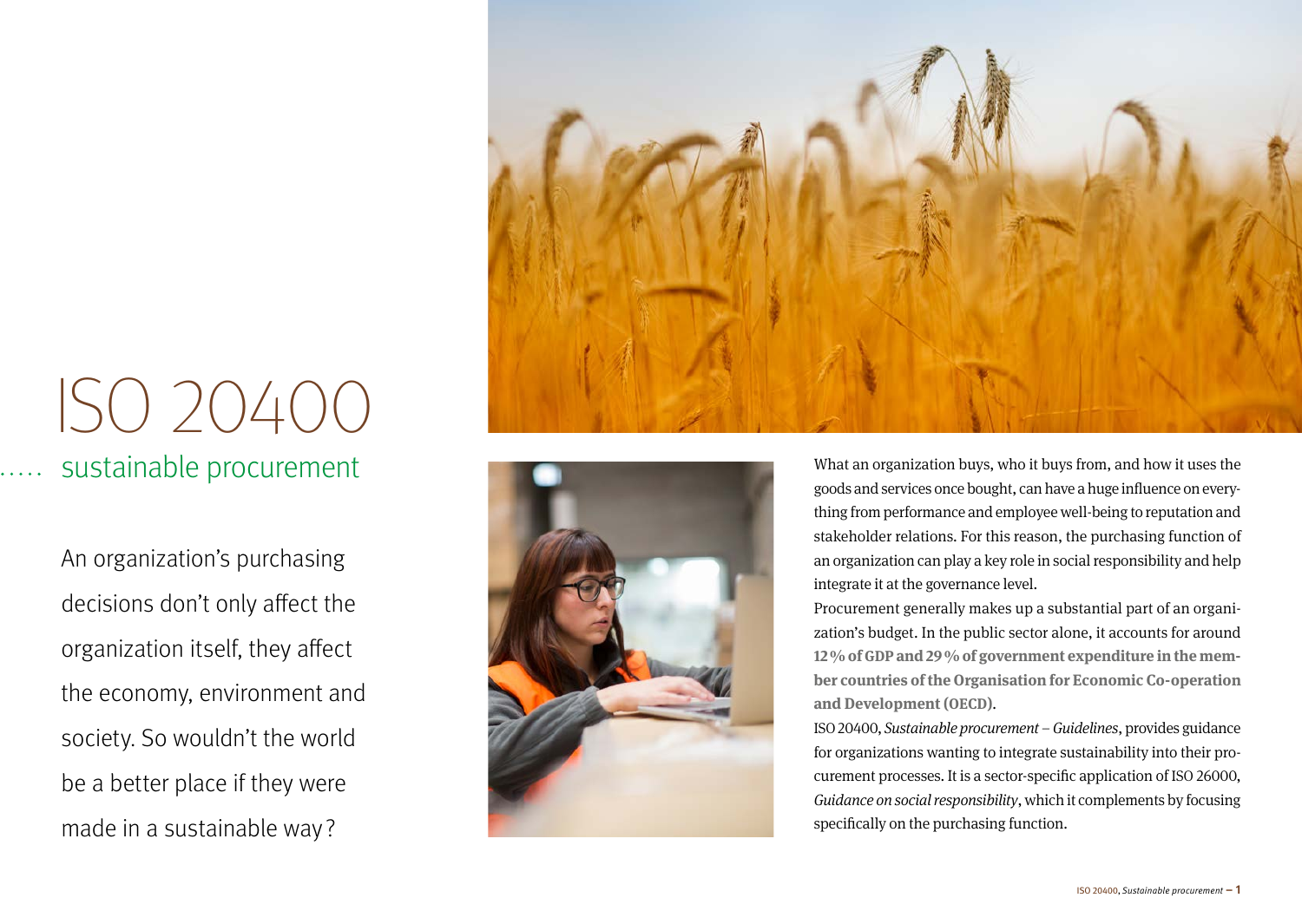## What is sustainable procurement ?

Sustainable procurement is the process of making purchas ing decisions that meet an organization's needs for goods and services in a way that benefits not only the organization but society as a whole, while minimizing its impact on the environment. This is achieved by ensuring that the working conditions of its suppliers' employees are decent, the products or services purchased are sustainable, where possible, and that socio -economic issues, such as inequality and poverty, are addressed.

### What is ISO 20400 ?

ISO 20400 provides guidelines for integrating sustainability into an organization's procurement processes. Aimed at top managers and directors of the purchasing function, it covers the political and strategic aspects of the purchasing process, namely how to align procurement with an organization's goals and objectives and create a culture of sustainability.

The standard defines the principles of sustainable procure ment, including accountability, transparency, respect for human rights and ethical behaviour, and highlights key con siderations such as risk management and priority setting. It also covers various stages of the procurement process, outlin ing the steps required to integrate social responsibility into the purchasing function.



# What benefits will it bring to my organization ?

By implementing ISO 20400, your organization will contribute posi tively to society and the economy through making sustainable pur chasing decisions and encouraging suppliers and other stakeholders to do the same. The standard will help you reduce your impact on the envi ronment, tackle human rights issues and manage supplier relations, while harmonizing long -term global costs and improving your purchasing per formance, hence giving your organi zation a competitive edge.

Using the standard will help improve communication between contractors and all stakeholders and promote mutu ally beneficial relationships. It will also harmonize the purchasing function by improving relationships with suppliers and reducing risks in the supply chain, such as disruptions due to product recall or supplier failure. What's more, ISO 20400 is a useful tool for boosting productivity, optimizing cost and stimu lating innovation in the market.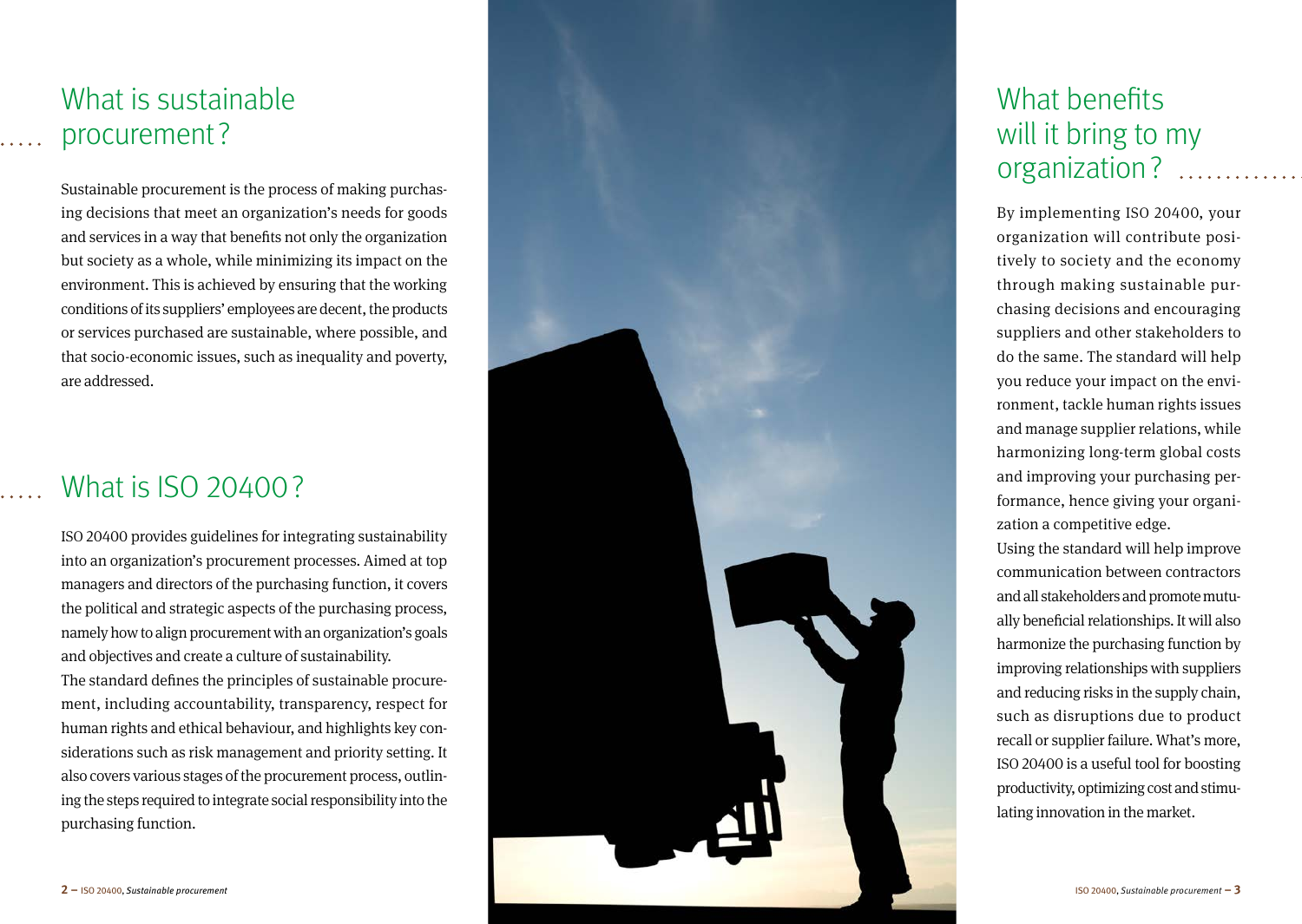# Who is ISO 20400 for?

ISO 20400 is aimed at organizations of all sizes, in both the public and private sectors, as it applies to virtually every purchasing decision from office supplies and caterers to energy providers, building materials and more.

## How does it relate to ISO 26000 for social responsibility?

Sustainable procurement is a key aspect of social responsibility. ISO 26000 formed the basis of ISO 20400, drawing on the same principles and core subjects of human rights, labour practices and fair business practices. As such, ISO 20400 will help individuals working in procurement to integrate the principles of social responsibility as described in ISO 26000 within the purchasing process.

### What about certification?

ISO 20400 provides guidelines, not requirements. It is therefore not intended for certification purposes.

### **Taking sustainable procurement to the next level**

Many organizations are already implementing sustainable procurement practices into their processes. International chemicals and plastics manufacturer Braskem, for example, already boasts a Code of Conduct for Ethanol Suppliers, coupled with a continuous improvement programme, that allows suppliers to benchmark themselves against others and track progress over time.

Itaipu Binacional, the world's largest hydroelectric power plant, which was involved in the development of ISO 20400, already has a sustainable purchasing policy and programme in place aimed at embedding a culture of sustainability in the organization and ensuring that every purchase takes sustainability into account. ISO 20400 will also help other organizations build sustainability into their procurement processes and refine existing programmes and systems, drawing on expertise and best practice from all over the world.

# How can I get started with ISO 20400?

an<br>Barat di Barat di Barat di Barat di Barat di Barat di Barat di Barat di Barat di Barat di Barat di Barat di B

To get the most out of ISO 20400, it is worth considering the following before getting started:

#### **• Examine your "buying culture"**

How do you buy and who do you buy from? How much control do you have over your suppliers' risks such as rupture of stock? Are your demands of your suppliers realistic? Is your organization clear of its own requirements?

### **• Know your supply chain**

Evaluate the cost of the supply chain in your organization. What proportion of your revenue goes towards paying suppliers? Do you know their societal and environmental impact?

#### **• Think strategically**

Consider the risks and opportunities of working more closely with your main suppliers – across the whole life cycle.

### **• Get buy-in from top management**

Ensure key decision makers and influencers are on board and aware of the benefits, opportunities and possible consequences of implementing sustainable procurement into your organization.

### More information

ISO Website: **[www.iso.org](http://www.iso.org)** ISOfocus magazine: **[www.iso.org/isofocus](http://www.iso.org/isofocus)** ISO videos: **[www.iso.org/youtube](file:///C:\Users\naden\AppData\Local\Microsoft\Windows\INetCache\Content.Outlook\TIDPADXN\www.iso.org\youtube)** Follow us on Twitter: **[www.iso.org/twitter](http://www.iso.org/twitter)** Join us on Facebook: **[www.iso.org/facebook](http://www.iso.org/facebook)** Join us on GooglePlus: **[www.iso.org/gplus](file:///C:\Users\naden\AppData\Local\Microsoft\Windows\INetCache\Content.Outlook\TIDPADXN\www.iso.org\gplus)**